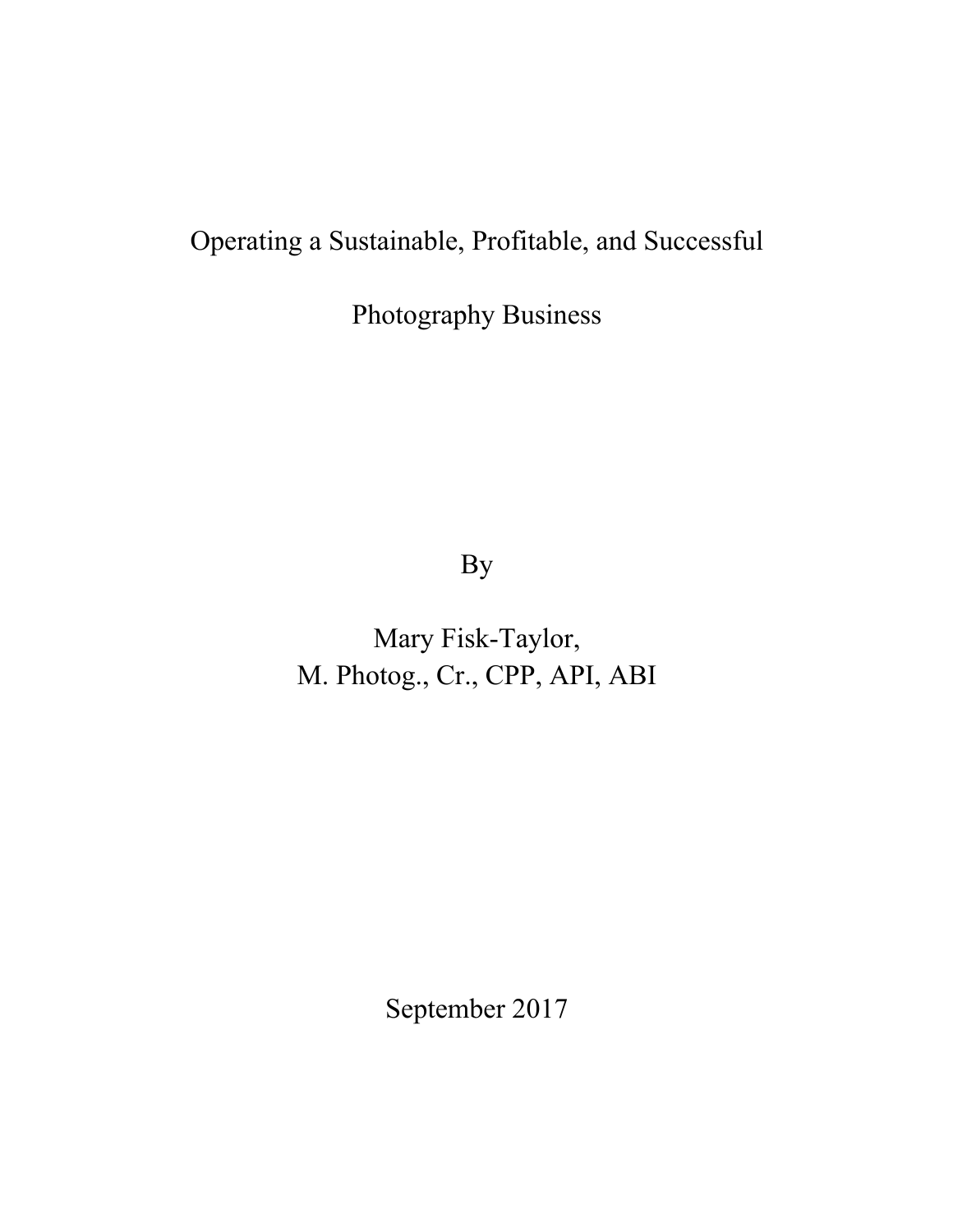Owning and operating a photography business is as diverse as the art of photography itself. There are so many styles, concepts, mediums and genres of photography that there truly is no limit. However, I believe in order to maintain a profitable, sustainable and satisfying business in a creative field, there are some key elements that will keep business owners on track to success.

These tried and true concepts have proven themselves over time and the small businesses that choose to create and sell photography have found them to be the path they needed to meet their personal, business and financial goals. We all know roads have curves and hills and valleys during the ride, however, if small creative business owners stay dedicated to these concepts, their journey will be a much smoother ride with less of the trials and tribulations that can come their way.

This does not mean that there will not be challenges that business owners will confront. Let's face it, shift happens, and we often find ourselves in a situation that we need to modify, simplify or amplify an existing business plan or practice. But that does not mean that the key concepts should be thrown out. It simply means that the key concepts need to be looked over and redesigned to address trends, new technology, and business opportunities.

As I said, "shift happens," so mainstream portrait, wedding and event photographers had to embrace digital photography many years ago in order to maintain a viable business. Most small business owners have to modify their entire advertising plan every few years to attract the next generation of potential new clients. For example, in order to stay relevant in the marketplace and attract the Generation X clients, small businesses had to create websites, blogs and understand the importance of Search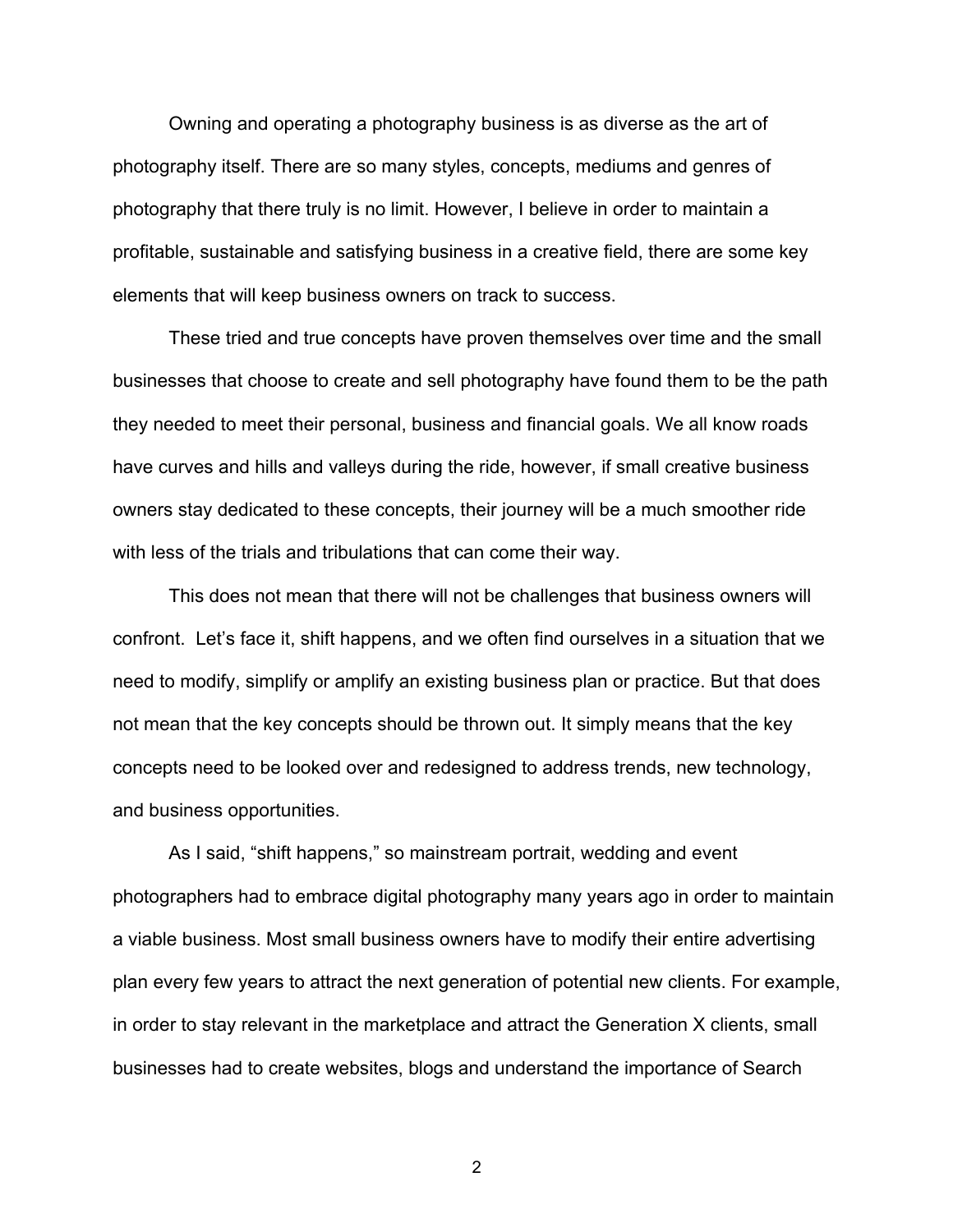Engine Optimization (SEO). As soon as they mastered that, or at least started to understand it, then along came the Millennials, and it became crucial to understand Facebook, Twitter, Instagram, Pinterest, YouTube, Vimeo, SnapChat and every other social media platform that came along. Every single one of these generations usually needs a completely unique marketing and sales concept, however, what they have in common is that there needs to be a concept or brand for them to embrace and desire.

The elements in a small, creative business that do not change should be considered the virtual foundation of the business itself. When a business is built upon these key concepts, it gives the business room to grow with some flexibility and creativity but ensures a base strong and stable enough to create a sustainable business and livelihood in the realm of professional photography.

Moving forward, I will discuss the importance of four key elements that I believe are the mainstays to any successful small creative business, such as a photography business. I will define each concept and explain what each brings to the business and how they assist the business owner to maintain a more profitable, sustainable and successful business. The following key elements are: the importance of branding, creating and implementing a sales plan, photographing for the sale, and excellence in customer service and care.

All successful businesses must have an established brand name with a substantial consumer reach. The businesses need to strive to give platinum customer service 100% of the time and offer unique and custom products. All of this has to be done in the simplest of systems. In today's climate, most of our clients are extremely busy, and, while we need to stay true to the foundation of our business, we need to be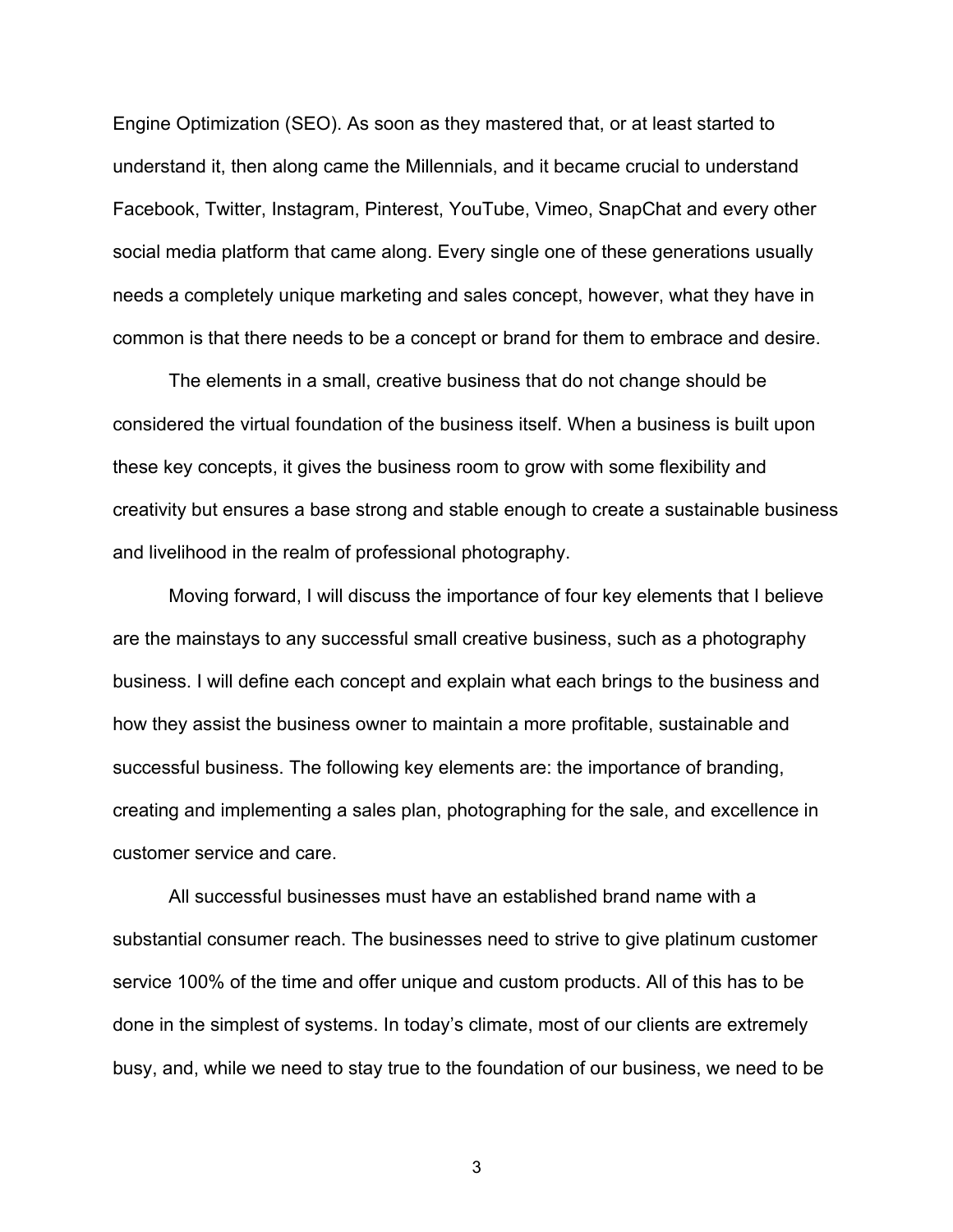flexible enough to accommodate our clients' busy lives. We need them to believe that we can give them exactly what they do not even know they want, and photograph it to perfection and beyond. Then, it must be delivered with all of the excitement and approval they could ever dream of.

#### **The Importance of Branding Your Small Business**

"The definition of branding is the marketing practice of creating a name, symbol or design that identifies and differentiates a product from other products." (Entrepreneur - Small Business Encyclopedia 2017)

Beyond having a memorable logo, business card, website or social media platform, good branding increases the value of the business giving you, your staff and your clients the exact direction in which you want them to go. Your brand should and will be a roadmap leading your clients and potential clients to the product lines and services you want to sell and offer.

A brand name has been defined as "the symbolic embodiment of all the information connected with a company, product or service. It also encompasses the set of expectations associated with a product or service which typically arise in the minds of people." (Aggarwal 2018) With this in mind, one can come to the conclusion that you, as the artist, business owner, studio employee, etc. become a big part of the brand and will be identified as the brand itself as your business grows and finds more success. So, your brand is not just a pretty logo. It is everything that you share, create and use to promote your business. This could certainly be your portrait work, your social media or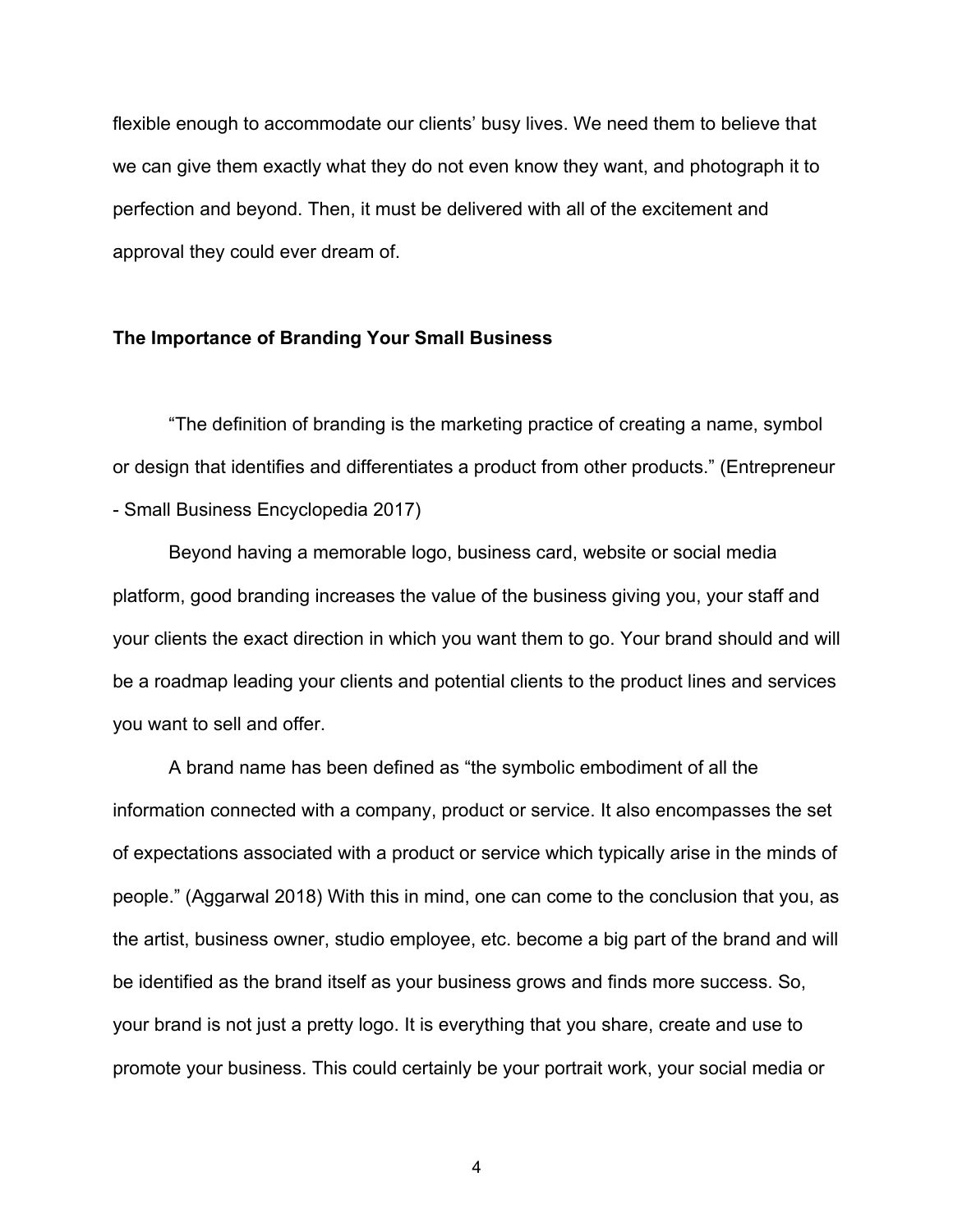website blogs, and it is most certainly the partnerships you develop with local charities and like-minded businesses in your market area. Your brand can and will set the tone for so many preconceived ideas right out of the gate. It might be sharing exactly what you would like for them to think about your business, but it might not.

For example, if you want to sell fine art black and white wall installations and your brand is earth tones, giving potential buyers the impression that you are an environmental portrait artist, right out of the gate your brand has caused confusion. Unfortunately, confusion does not usually lead to sales. You have to make sure it is exactly what you want to do and who you are as a creative small business owner.

In today's world, your target client buys a brand first and quality second. Quality is simply not enough. It is so easy for us, as professional photographers, to take for granted that we are creating quality images. We are selling ourselves short if we do not capitalize on the things that set us apart from the competition around us. It is important to establish a unique look or style that makes your images recognizable as a product of your studio business. This will become your studio's brand name.

"If you give consumers a reason to care and feel something about your brand, they have a reason to buy. Most people make purchasing decisions based on emotions, not logic, so create an emotion in your prospects every time they see your brand." (Bruce 2016)

The five reasons to turn your product into a Brand Name:

1. A successful brand name demands a premium price and garners greater name recognition. A Louis Vuitton handbag is not necessarily better than any other leather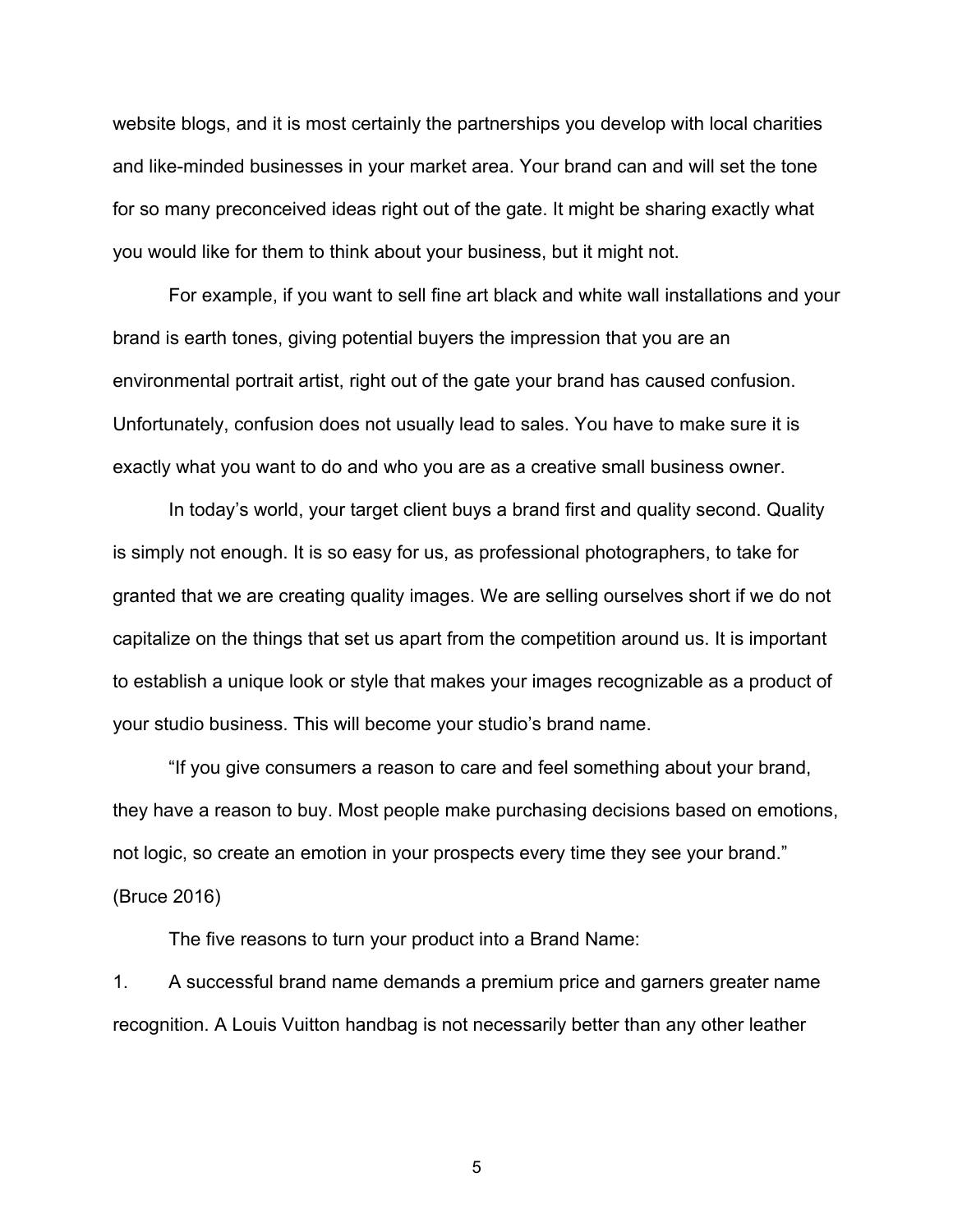handbag, but the perception of quality and elegance allows them to be sold at a much greater price.

2. Your client reach becomes greater. As your brand name develops and grows, so will your market area. Clients from outside your area will be more likely to use your services if you have a brand name which has proven desirable to others, and they would be willing to drive greater distances to have access to you and your services.

3. You will stand out amongst your competition. A distinctive photography style and image will be recognizable to those who see your work. This is, of course, your BRAND!

4. You will reduce your advertising costs. When you have secured a brand name in your market area, clients will come to you to own the brand name product. This will allow you to forego more traditional forms of advertising, such as direct mail, print advertising, etc. and rely on more word of mouth, charitable marketing or other partnership plans.

5. You will streamline your business. As your brand grows, so will the top products and services that you truly want to sell. This usually means that you are able to shift your sales and camera room focus to only selling those products and move away from selling the lower margin, higher production items that are usually not as profitable, more time-consuming and higher cost items. This allows you to concentrate fully on the products and services you want to sell and eventually cut out all of the leaner products that you no longer want to offer.

"No matter what size they are, the most successful businesses are the ones that have established themselves as a leader in their industry by creating a strong brand.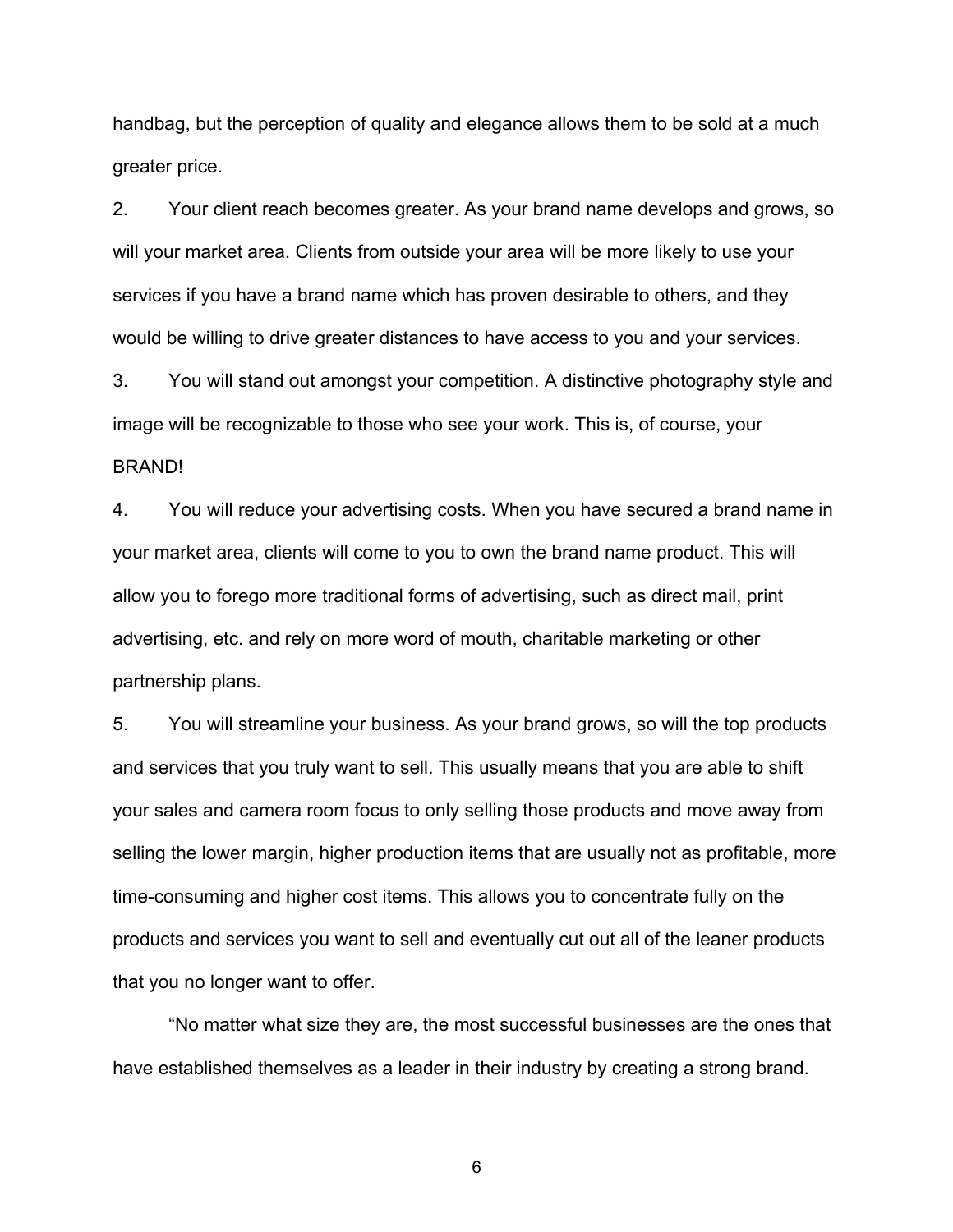And, when these businesses focus on building valuable customer experiences, they easily transform customers into brand ambassadors." (Bruce 2016)

#### **Creating and Implementing a Sales Plan**

"A sales plan is an essential tool of any business that functions as a roadmap for your sales team over a set period of time…" (docurated.com 2017) A quality and successful sales plan has two very important components: sales strategies and sales tactics. "A sales strategy consists of a plan that positions a company's brand or product to gain a competitive advantage." (Gluck 2017) "A sales tactic is any action you take to put your sales strategy into action. It is how you deliver your message to consumers." (Thibodeaux 2017)

I believe that one of the best ways to start working on a sales plan for a photography studio is to actually start with the products that you are going to sell. First, you want to make sure that your product offerings are in line with the studio brand that you have worked so hard to develop and market. When you look at your product lines, do you offer: a basic, a better, an awesome and a WOW option? This is, in my opinion, one of the most important parts of a successful sales plan. According to Dr. Paul Rodway, "It's common in commerce to present customers with choices… Most people choose the middle choice." (Dr. Rodway 2011) So when reviewing your creation fees, products, collections, packages, etc. it is very important to make sure that what you want for your clients to buy is in the middle. Those products need to be in that Better-to-Awesome range. Assuming that you understand your cost of goods and all of your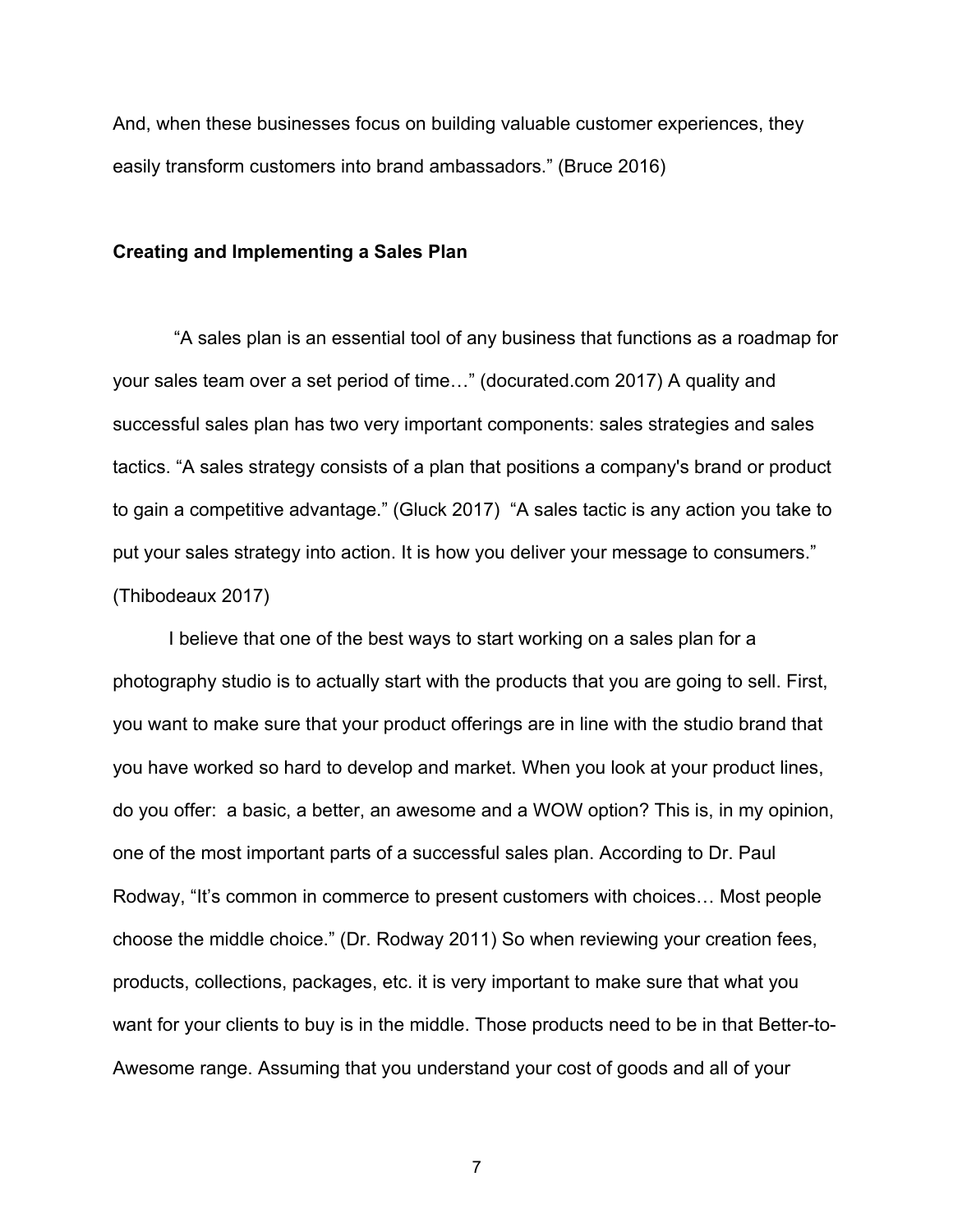offerings are priced correctly, these Better and Awesome options should ensure that you hit your average sales with the majority of your sessions.

Of course, you will have some that hit below that average/middle and surprise, surprise you will have some that invest above it as well. However, as a general rule, you should meet your projections and meet your sales goals if you just make sure to have the products you want to sell priced and placed in the middle of your product range. This works with a la carte portrait studios, as well as wedding collections, school packages and even senior portrait collections and commercial work. Whatever it is, make sure you offer them in at least a three-tiered option. I truly believe in that extra or fourth WOW option because there is always the possibility of selling it and it actually makes your middle products seem like less of an investment and they appear to have more value.

The next piece of the sales plan puzzle is to share these products and your brand with your ideal client. You have to first define your ideal client. "An Ideal Client is someone who finds the perfect solution to their problems or needs in the services or products that your company provides. The Ideal Client will be loyal to your company, frequently uses or buys your products or services, and is likely to recommend you to their friends and colleagues." (Sanz 2015) For a small, creative business, the best way to connect with your ideal client and share your brand is to partner with associations, businesses, services, etc. that they patronize. If you can partner with like-minded businesses, charities or organizations that you know your ideal client uses, then you are more than likely to communicate both your products and your brand with that group of consumers in a more authentic and simple way. For example, if you partner with a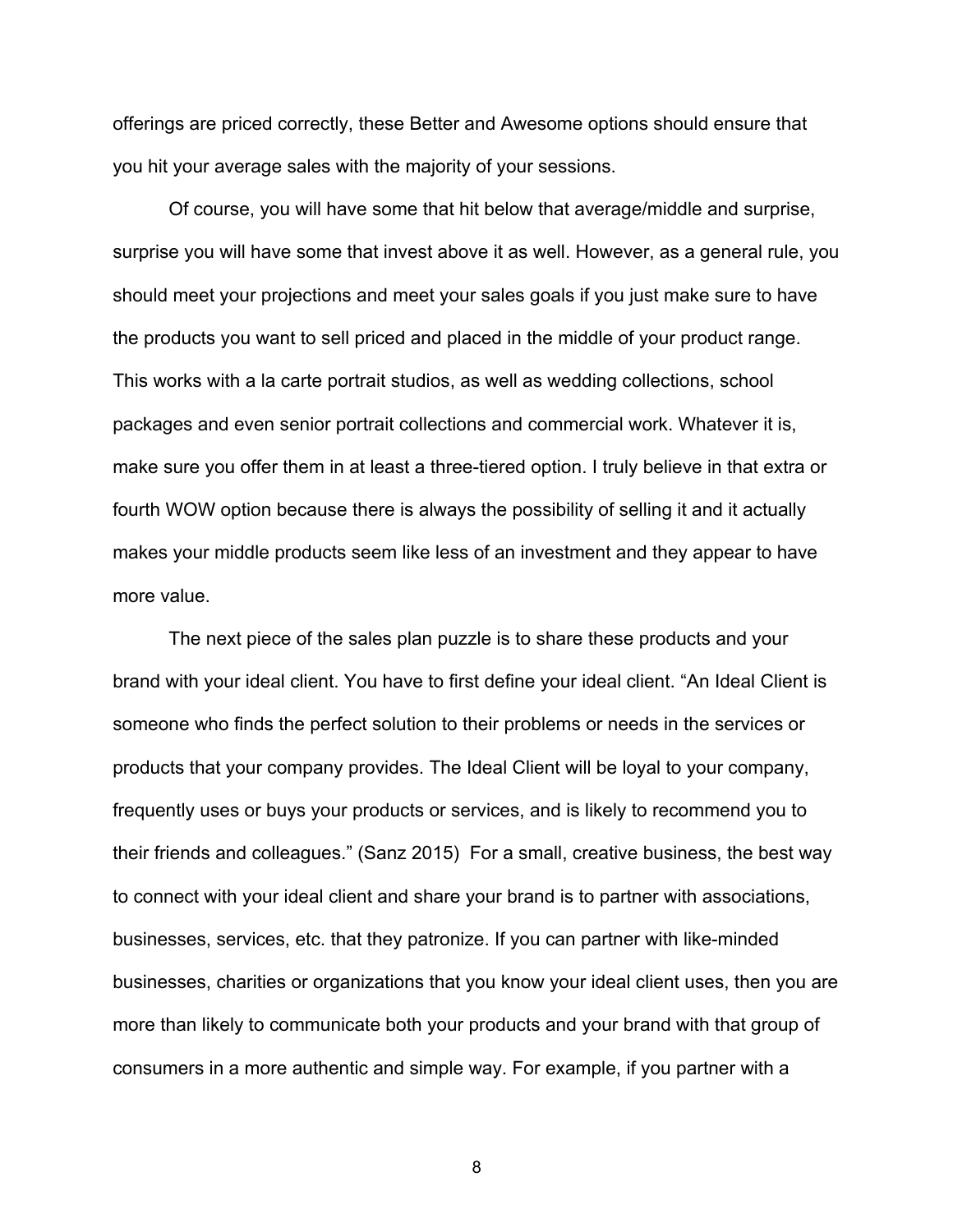realtor that sells homes in an area that you know is a good fit for your family portrait business, you then have a brand ambassador telling their clients that you are the right choice for their next portrait session. Perhaps they gift every new homeowner with a complimentary session to your studio for a family portrait. Hopefully, they can show off their own family portrait in their office that you created. These types of partnerships are golden when they are found. It is very important to make sure that you choose to partner with ones that definitely cater to your target client.

The next part of a solid sales plan is the process and procedure of turning a prospect into a client. This process usually starts with a phone call or email and it is our job to ask some key questions and then truly listen to the answers. We need to understand who they want to have photographed and what they want their finished product to be. Assuming they have a budget that fits within your product lines then you can start developing a photography plan for this potential client. The very next step would be to invite them in for an in person meeting or telephone design session.

Hopefully, we have successfully arranged a convenient time for the potential client to come by and visit the studio. If not, we will arrange a time to chat over the phone and follow up with an email booklet explaining everything. The portrait consultation is one of the most important parts of this entire process. I am a firm believer that communication is the vital element to any relationship. The client/studio relationship is no exception to this rule. We intend to listen and educate the client at this consultation to the best of our ability. This consultation allows the client to explain to me what types of portraiture he/she is interested in. We also ask that the client bring in,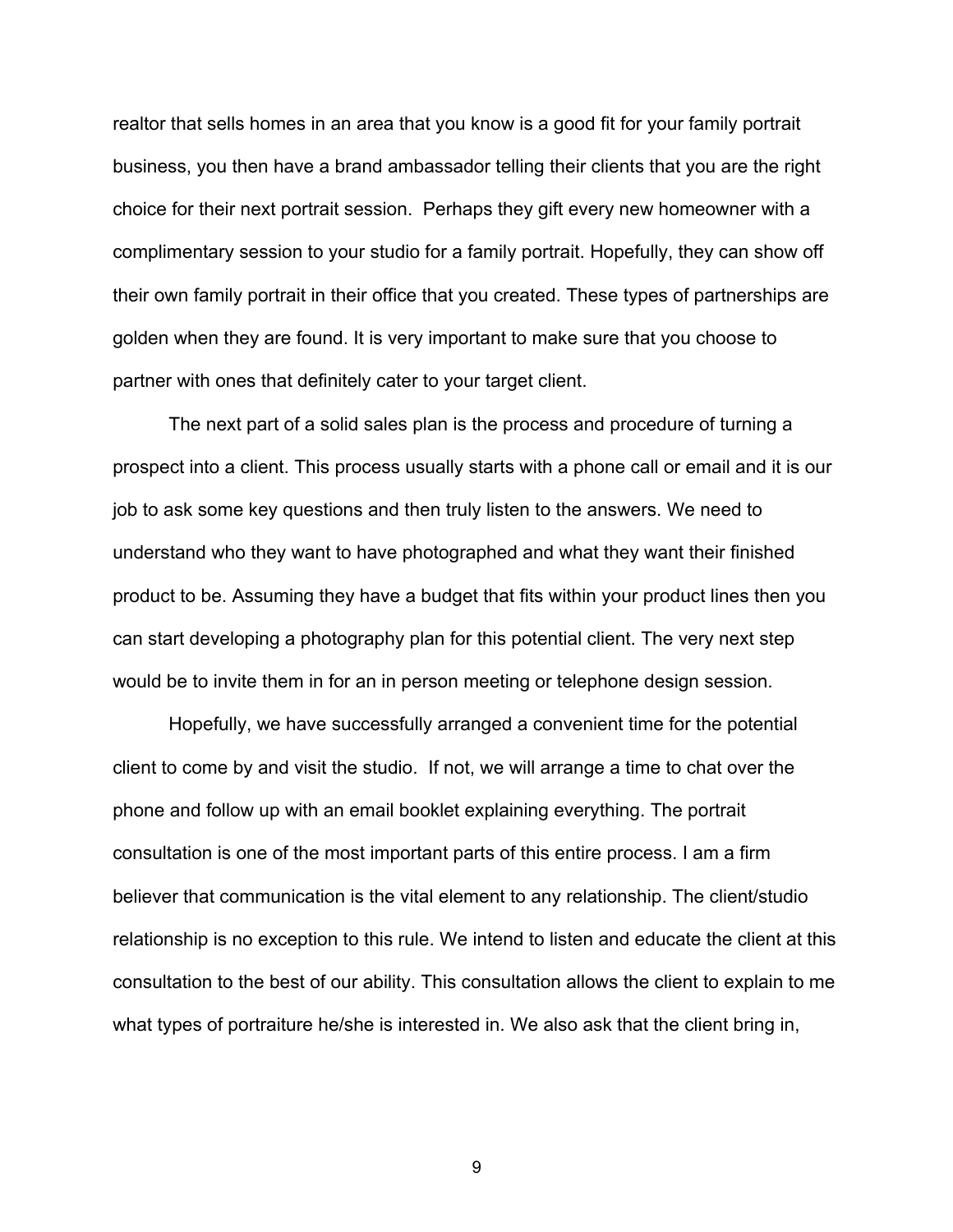email or text us pictures of their family (if they are not attending the consultation), and any areas in their home where they are considering displaying artwork.

By viewing pictures of the children prior to the sitting, we automatically know whether there are any body issues, facial irregularities, hair and skin color types that we need to take into consideration in the camera room. We always want to be prepared so that there are no surprises on the portrait day. The pictures of their home tell us everything else. We need to know the color schemes that are of interest to them, whether they currently have any other large portraiture or artwork on their walls, the direction of sunlight in their rooms and their overall taste in home décor. During the consultation, we can refer to these facts and design the actual session to complement their space. For example, if they have a very neutral family room with rich brown leather sofas and taupe walls, we would recommend a beach or garden portrait with neutral clothing versus a low-key studio setting. This really lets the client know that we are custom-designing specifically for them and their home.

At the consultation, we also explain to the client that we will do all of the sales and decision-making in person. We discuss general sizes for a portrait or a portrait grouping depending on the spaces in their home and measurements that they will supply. This allows us to quote their creation fee as well as the pricing of the portrait(s) they may purchase. At this time, we may also choose some framing corners that would both complement their home and the portrait that we are planning. The consultation concludes with a very dedicated and well-informed client. They leave our studio with full knowledge of where the portrait will be created, the clothing that should be worn, the approximate size(s) of the portrait(s), the general pricing and several framing options.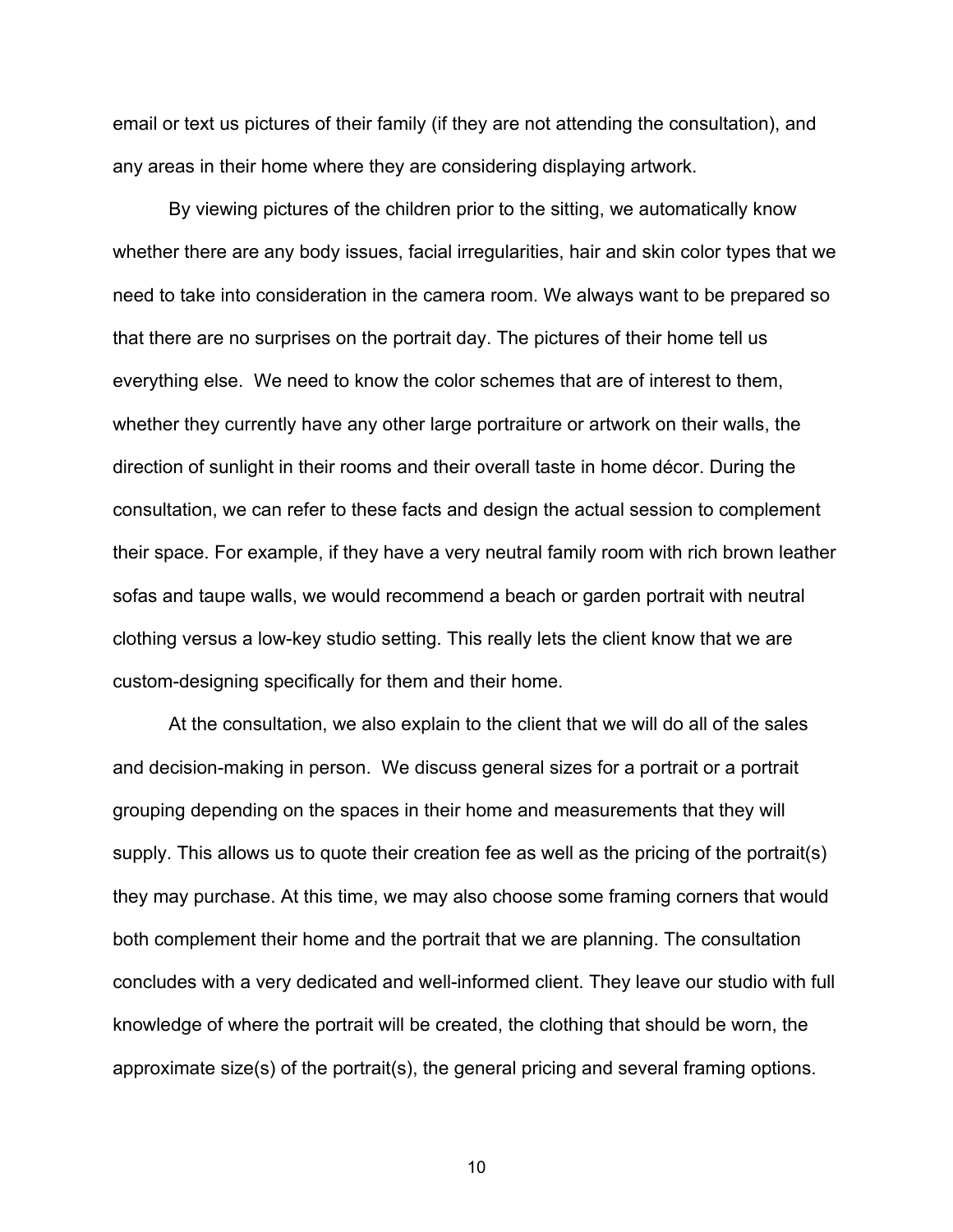The great news for us is that we have practically pre-sold the portrait(s) and frame(s) before they have even been photographed. Also, if the ballpark price is not a comfortable level for them, we give the opportunity right then and there for them to go home and think about what we have discussed. If they are okay with the pricing and excited to get started, they will schedule their session on the spot. If they are feeling uncomfortable with the investment level, they can gracefully leave and decide whether to call and schedule the appointment at a later date.

Very few clients cancel their scheduled sessions, and our portrait averages are exactly where we want them to be. I believe that educating and including your client as much as possible creates a much more willing and committed client. The end result is a happy client and a successful studio.

#### **Photograph for the Sale**

Photographing for the sale is one of the toughest concepts for small business owners that are also in a creative field to grasp. At heart, being a photographer and taking beautiful images is why most people open a photography business. Quite often, photographers will go into a session without a true direction. They photograph a little bit of this, a lot of that, and everything they can think of because they are creating art. There is a common misnomer that if you can show your clients a plethora of beautiful images then you will sell more.

However, the point of the session should be to understand what the client wants, photograph those images, and then have some additional poses for them to add-on to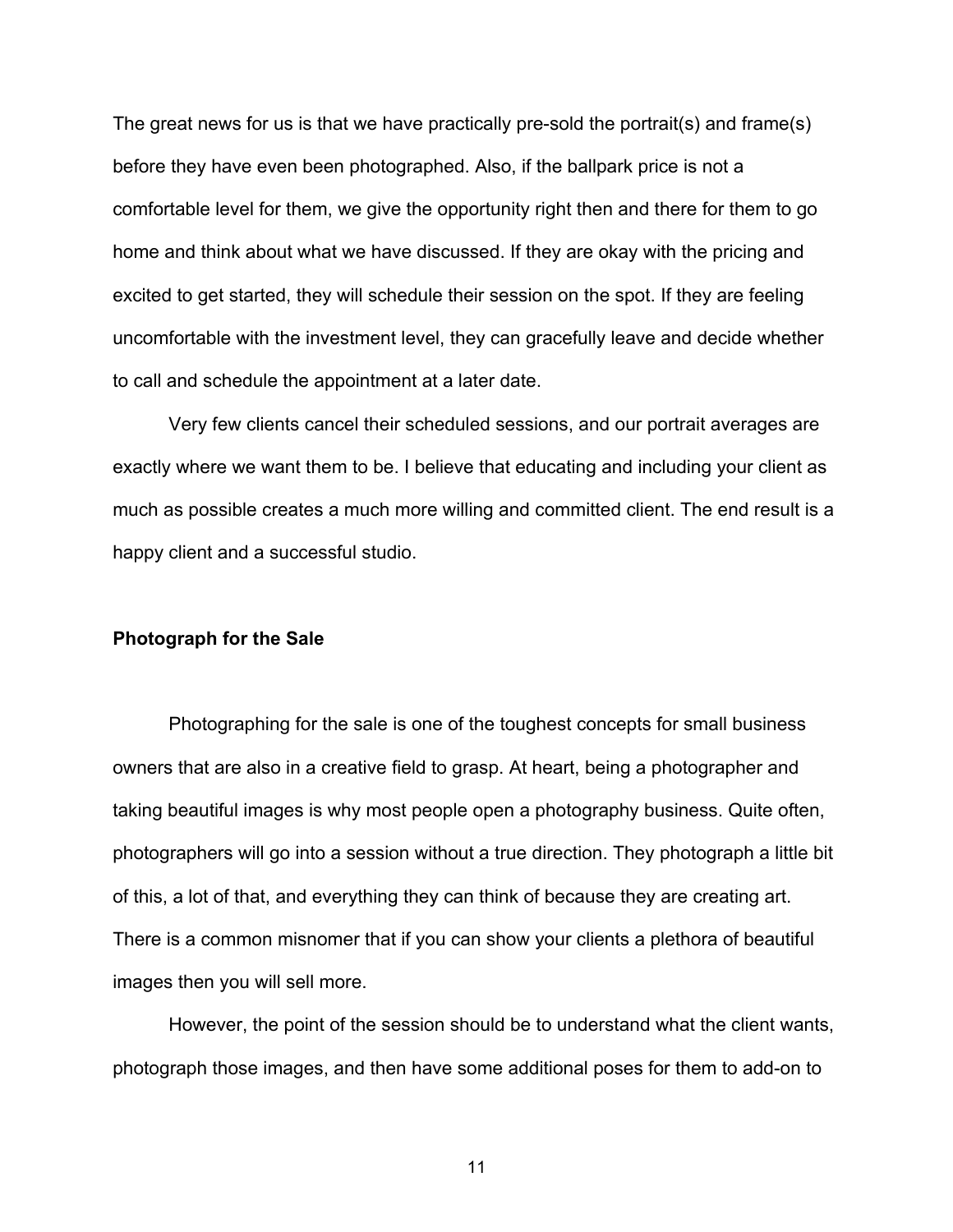their sale. We need to pick a lane for the session and truly stick with it, meaning listen to what they want and stay on course to create that for them. I am not saying that it is not okay to take some creativity time and create some additional options but I have found when we go too far off the desired path it generally leads to being lost or confused and without direction.

As discussed earlier, a pre-design consultation is essential, as it determines the direction for the photography session. Just because you are photographing for the sale does not mean you have to sacrifice the art or creativity. You can actually do both! The difference with this mindset is just fine-tuning the process and keeping your business on track to sustainability and profitability.

It is very important that all of the notes created during the consultation are reviewed and followed on the day of the portrait. The portrait pose or poses should be taken care of first, and then take some creative liberties. Take a little extra time and create other poses, groupings or looks. This extra 15 or 20 minutes of work will make the sale more profitable. It is crucial to go into the salesroom with several awesome portrait choices as well as other options (up to twenty) for add-on sale products. But the most important piece of all is to share and show what the client asked for first, narrow that down to the top pose(s) and then move on to some of those add-on images and suggestions for purchasing them. Do not start with your favorites, start with what they asked for to avoid the sale getting off track very quickly and confusing the client.

By following this concept, it truly streamlines the sales process. When we ask the client what they want, and give it to them, there is so much less confusion and indecision in the sales process. If there are too many options, the client loses focus in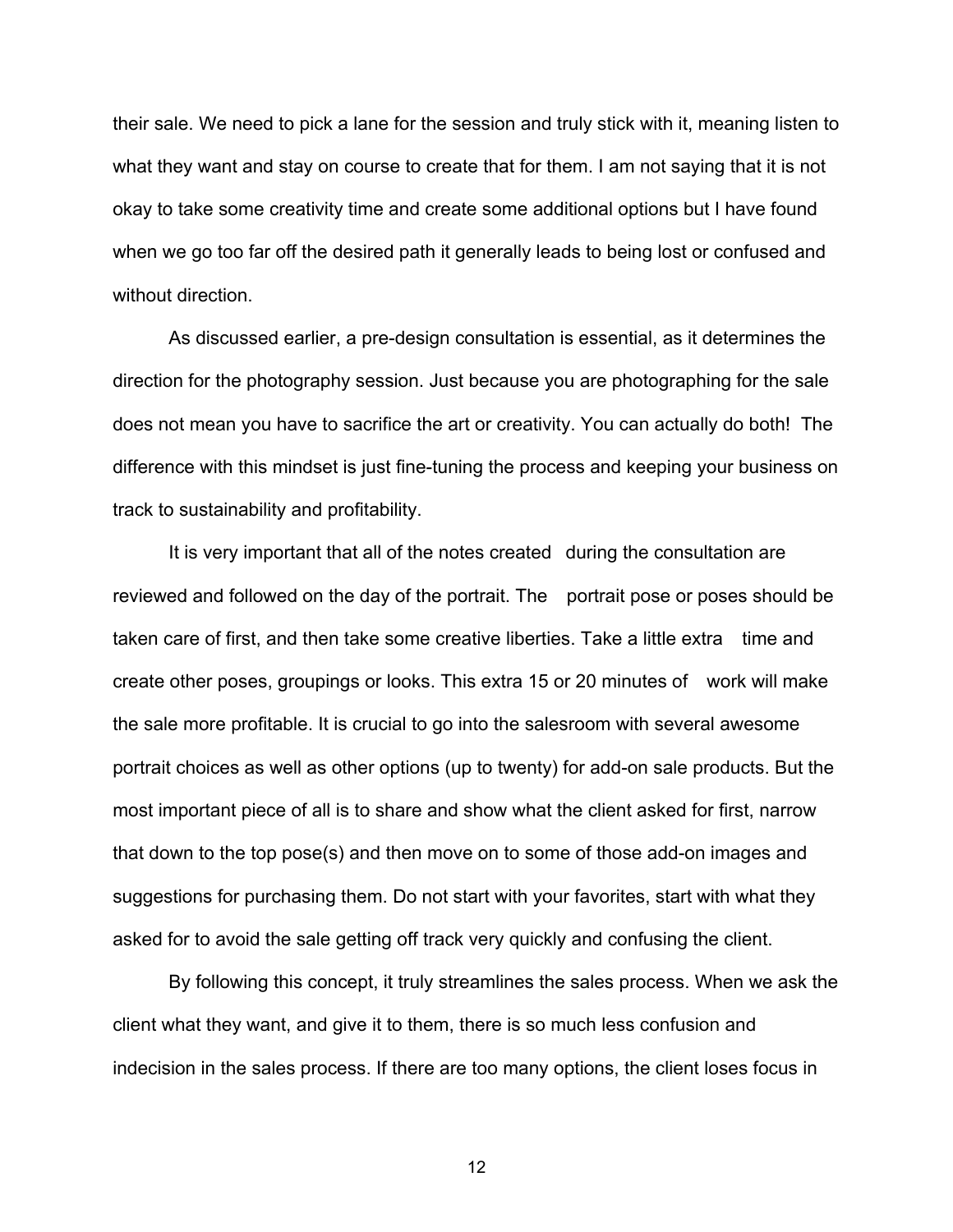the sales room and quite often cannot make a decision. Please note that if you give them all of your styles or looks in one session (for example: studio, environmental, color, black & white, etc.) you have eliminated the need to come back to you? It is a much better option to stick to one style or product line per session, and then discuss future opportunities to work together again. Leave them wanting more!

### **Excellence in Customer Care and Service**

Be Authentic. Be Transparent. And Be Nice. This sounds totally elementary, but it is important. Let's face it; most of us do not live in communities that have just too few photographers. Competition is everywhere, and I do mean everywhere. So, we have to mind our customer service practices to the ultimate degree.

Be authentic to who you truly are. Clients will choose you because of YOU, so make sure the person and work that you are sharing is truly a reflection of who you are as a person and an artist. There is not one single person in your community or anywhere for that matter than can do what you do, you are uniquely YOU! There may be others that do the same thing as you but your mind's eye captures their portraits and images as only you can, and only you can work with your clients and give them your own special care and service. So take this USP (unique selling proposition) and run with it, it will truly reinforce with your client that they have made the right decision in choosing you and will certainly share their experience with others.

Make sure that all of your "rules and requirements" are clear and upfront. Do not try to "pull something over on a client." I promise you that this will not fare well for you in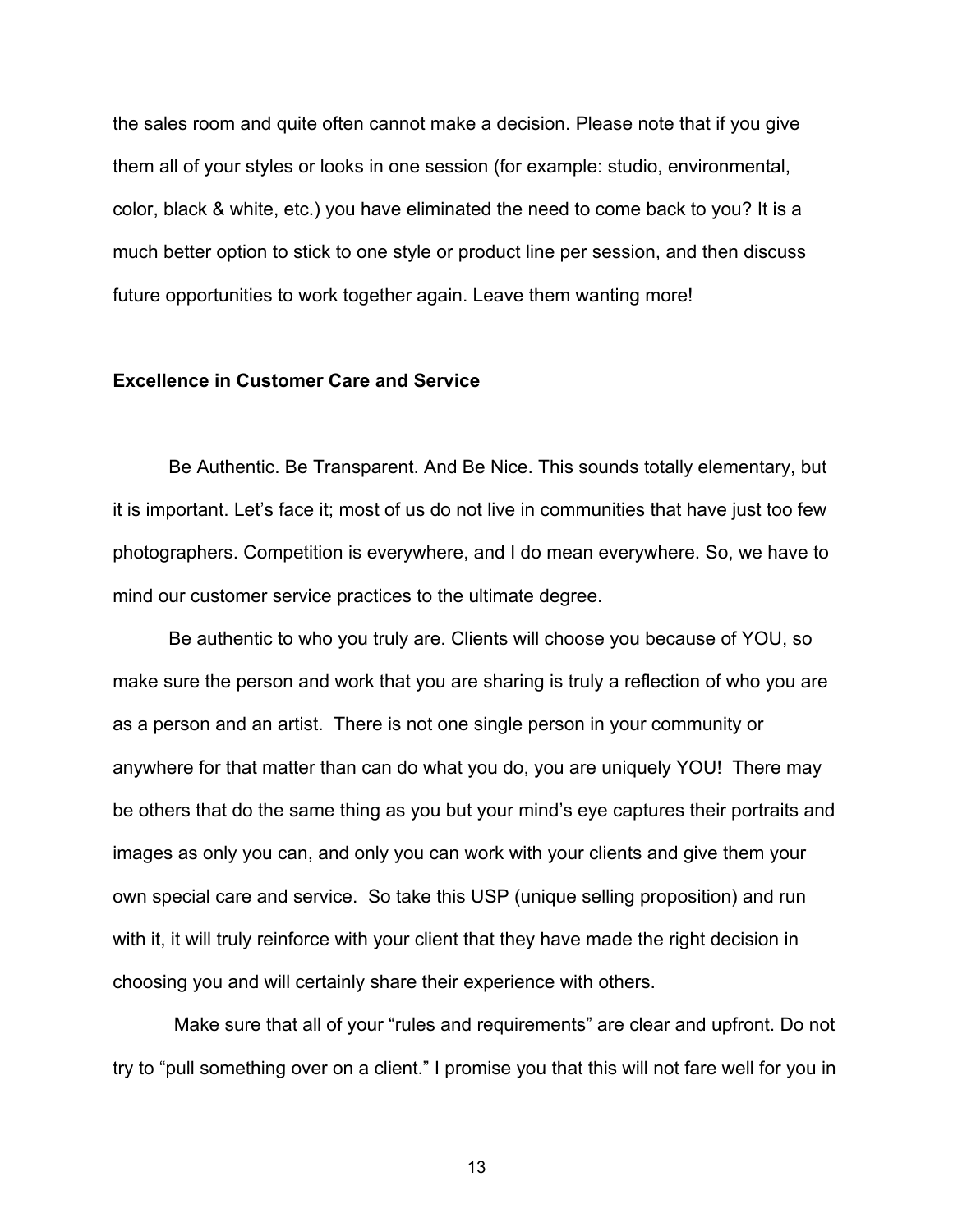the future. A company's best standards of procedures is to be honest and upfront from the very beginning. You are a small business owner and it is perfectly within your rights to have guidelines and restrictions, as long as your client understands them from the beginning then your experience together will be a lot smoother with very few to any unintended consequences.

And, lastly just be NICE. Say thank you, return phone calls and emails promptly. Take time to write a real thank you note, send a text or make a friendly phone call. Just be nice. It's free, and it goes a long way. In a world full of automated, drive through, drone deliveries, on line ordering we offer one of the most custom and personal products and services around. Take advantage of this opportunity to shake their hand and smile and say, "Thank you!". I promise this will lead to future referrals and business because people want to work with good people, it is part of basic human nature.

#### **In Conclusion**

These business concepts might seem extremely obvious and maybe even basic to you, but I find all too often that small businesses choose to not follow some or all of them. I know that they work but I also know that they work to their full ability when all of them are followed together. It is not ever going to be as successful if one picks and chooses when to follow some and when they do not feel like following others. I understand that life gets in the way, we get busy, we "have a feeling" about a certain client, etc., etc., but 9 times out of 10 if I do not meet my expected average sale it is because one or more of these steps was skipped. It really never fails. If I get a little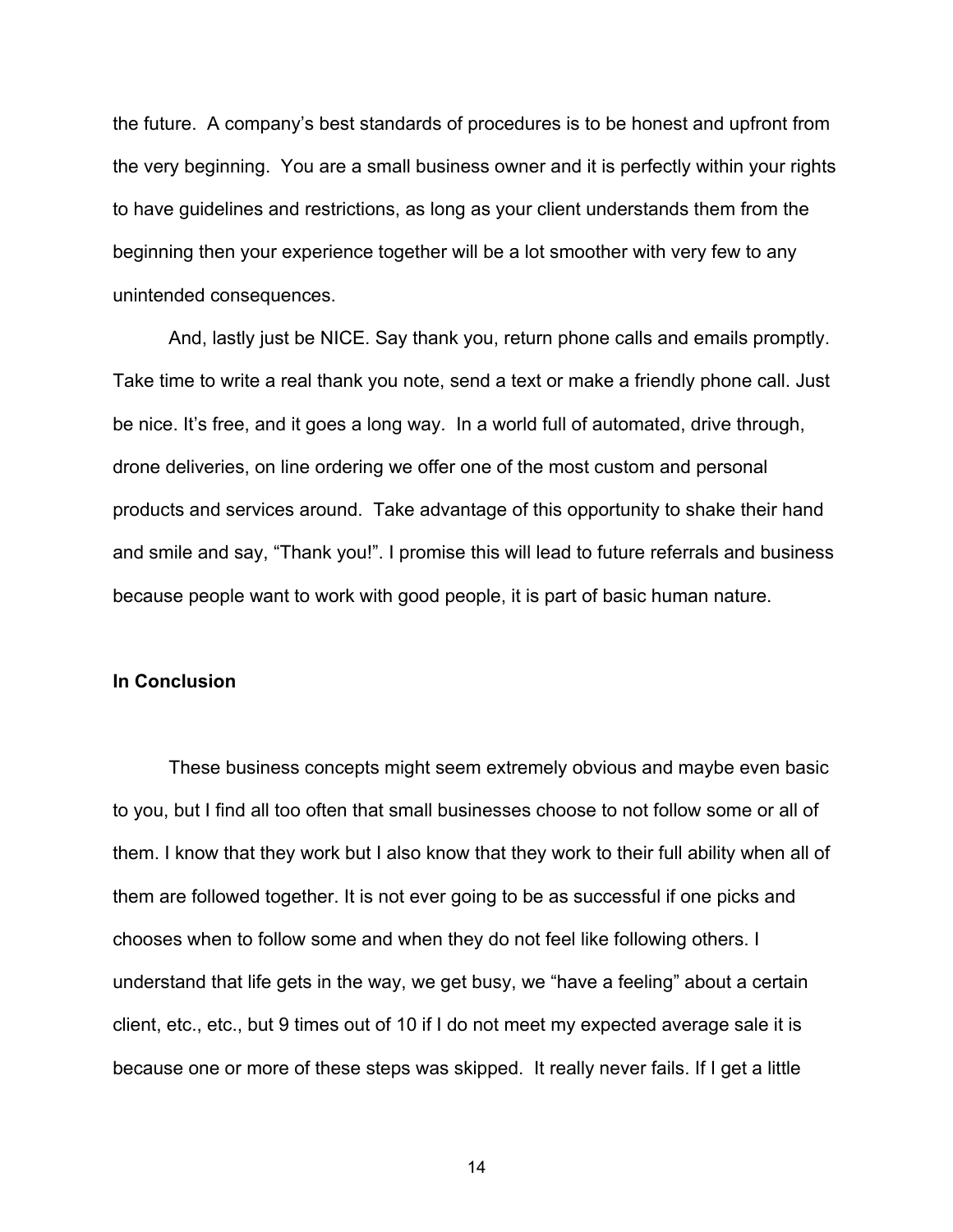careless or even lazy and miss something, I will know immediately in the sales room why I need to remain consistent with our plan.

The proper handling of the business brand, the sales plan, the photography session and overall care of your clients are all key elements to creating a successful experience for your customer(s) go together like a recipe. These are the ingredients for a very successful recipe, and if you leave out an ingredient or two, the finished product never turns out the way you expected. So, to protect your finished product or sale, you need to remember to include all of the ingredients each and every time.

Our businesses are as diverse as our photography styles, so everyone has different needs when creating plans for their studio. However, I do believe that taking the time to implement procedures like this will create a profitable and sustainable business. These business building elements will certainly give you the foundation needed to grow a business that can grow and stretch into your vision while staying rooted in success and sound business practices.